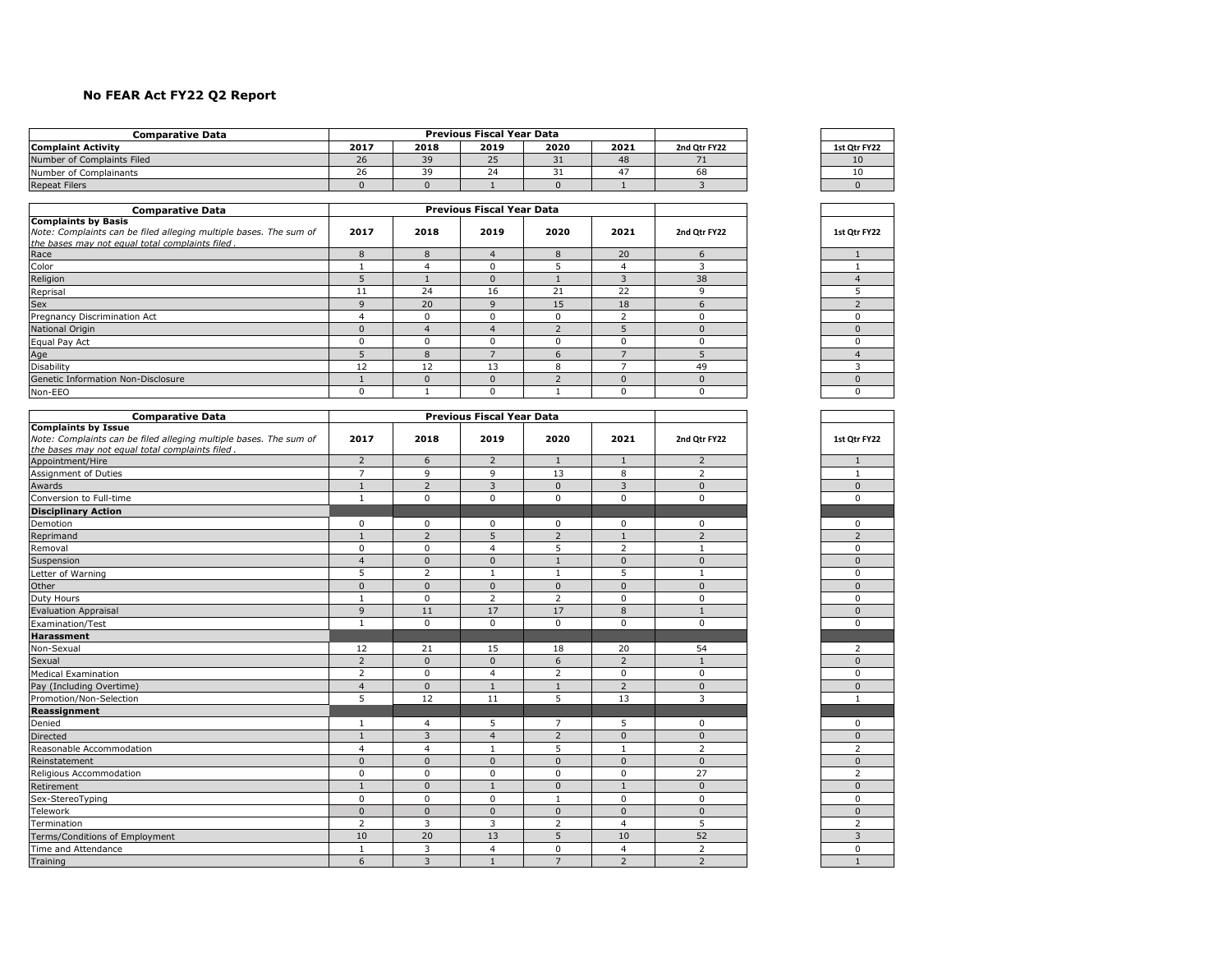| . |  |  |  |  |
|---|--|--|--|--|

| <b>Comparative Data</b>                                    |      |      | <b>Previous Fiscal Year Data</b> |      |      |              |              |
|------------------------------------------------------------|------|------|----------------------------------|------|------|--------------|--------------|
| <b>Processing Time</b>                                     | 2017 | 2018 | 2019                             | 2020 | 2021 | 2nd Otr FY22 | 1st Otr FY22 |
| Complaints pending during fiscal year                      |      |      |                                  |      |      |              |              |
| Average number of days in investigation stage              | 613  | 615  | 436                              | 390  | 343  | 238          | 215          |
| Average number of days in final action stage               | 63   | 58   | 57                               | 71   | 80   | 49           | 59           |
| Complaint pending during fiscal year where hearing was     |      |      |                                  |      |      |              |              |
| requested                                                  |      |      |                                  |      |      |              |              |
| Average number of days in investigation stage              | 643  | 609  | 397                              | 373  | 370  | 290          | 225          |
| Average number of days in final action stage               |      | 40   |                                  |      |      |              |              |
| Complaint pending during fiscal year where hearing was not |      |      |                                  |      |      |              |              |
| reauested                                                  |      |      |                                  |      |      |              |              |
| Average number of days in investigation stage              | 604  | 661  | 508                              | 312  | 311  | 230          | 209          |
| Average number of days in final action stage               | 63   | 61   | 58.5                             | 90   | 85   | 61           |              |

| 0            |  |
|--------------|--|
|              |  |
|              |  |
| 1st Qtr FY22 |  |
|              |  |
| 215          |  |
| 59           |  |
|              |  |
|              |  |
| 225          |  |
| $\Omega$     |  |
|              |  |
|              |  |
| 209          |  |
| $\Omega$     |  |

| <b>Comparative Data</b>                     |      |      | <b>Previous Fiscal Year Data</b> |      |      |              |              |
|---------------------------------------------|------|------|----------------------------------|------|------|--------------|--------------|
| Complaints Dismissed by Agency              | 2017 | 2018 | 2019                             | 2020 | 2021 | 2nd Otr FY22 | 1st Otr FY22 |
| Total Complaints Dismissed by Agency        |      |      |                                  |      |      |              |              |
| Average days pending prior to dismissal     | 100  | 159  |                                  | 66   | 49   |              |              |
| <b>Complaints Withdrawn by Complainants</b> |      |      |                                  |      |      |              |              |
| Total Complaints Withdrawn by Complainants  |      |      |                                  |      |      |              |              |

| <b>Comparative Data</b>                                     |      |      | <b>Previous Fiscal Year Data</b> |      |      |              |              |
|-------------------------------------------------------------|------|------|----------------------------------|------|------|--------------|--------------|
| Pending Complaints Filed in Previous Fiscal Years by Status | 2017 | 2018 | 2019                             | 2020 | 2021 | 2nd Otr FY22 | 1st Otr FY22 |
| Total complaints from previous Fiscal Years                 | 70   | 46   | 48                               | 41   | 56   | 88           | 83           |
| <b>Total Complainants</b>                                   | 63   | 44   | 47                               | 40   | 54   |              | 74           |
| <b>Number complaints pending</b>                            |      |      |                                  |      |      |              |              |
| Investigation                                               | 28   |      |                                  |      |      |              | 21           |
| ROI Issued, Pending Complainants Action                     |      |      |                                  |      |      |              |              |
| Hearing                                                     | 31   | 30   | 36                               | 34   | 49   | 52           | 52           |
| <b>Final Action</b>                                         |      |      |                                  |      |      |              |              |
| Appeal with EEOC Office of Federal Operations               |      |      |                                  |      |      |              |              |

| 1st Qtr FY22 |
|--------------|
| 83           |
| 74           |
|              |
| 21           |
| 1            |
| 52           |
| 14           |
| Λ            |
|              |

| Comparative Data                                                        |               |      | <b>Previous Fiscal Year Data</b> |              |      |              |              |
|-------------------------------------------------------------------------|---------------|------|----------------------------------|--------------|------|--------------|--------------|
| <b>Complaint Investigations</b>                                         | 2017          | 2018 | 2019                             | 2020         | 2021 | 2nd Otr FY22 | 1st Otr FY22 |
| Pending Complaints Where Investigations Exceeds Required Time<br>Frames | $\sim$ $\sim$ |      | ـ ت                              | $\sim$<br>54 | ᇰ    |              |              |

| <b>Comparative Data</b>                           |       | Previous Fiscal Year Data |       |       |       |       |       |        |       |        |       |        |
|---------------------------------------------------|-------|---------------------------|-------|-------|-------|-------|-------|--------|-------|--------|-------|--------|
| <b>Total Final Actions Finding Discrimination</b> | 2017# | 2017%                     | 2018# | 2018% | 2019# | 2019% | 2020# | 2020 % | 2021# | 2021 % | 2022# | 2022 % |
| <b>Total Number Findings</b>                      |       |                           |       |       |       |       |       |        |       |        |       |        |
| <b>Without Hearing</b>                            |       |                           |       |       |       |       |       |        |       | 100%   |       |        |
| With Hearing                                      |       | 100%                      |       |       |       |       |       |        |       |        |       |        |

| <b>Comparative Data</b>                                                                                                                                                     | Previous Fiscal Year Data |        |       |        |       |       |       |        |       |        |       |        |
|-----------------------------------------------------------------------------------------------------------------------------------------------------------------------------|---------------------------|--------|-------|--------|-------|-------|-------|--------|-------|--------|-------|--------|
| <b>Findings of Discrimination Rendered by Basis</b><br>Note: Complaints can be filed alleging multiple bases. The sum of<br>the bases may not equal total complaints filed. | 2017#                     | 2017 % | 2018# | 2018 % | 2019# | 2019% | 2020# | 2020 % | 2021# | 2021 % | 2022# | 2022 % |
| <b>Total Number Findings</b>                                                                                                                                                |                           |        |       |        |       |       |       |        |       |        |       |        |
| Race                                                                                                                                                                        |                           |        |       |        |       |       |       |        |       |        |       |        |
| Color                                                                                                                                                                       |                           |        |       |        |       |       |       |        |       |        |       |        |
| Religion                                                                                                                                                                    |                           |        |       |        |       |       |       |        |       |        |       |        |
| Reprisal                                                                                                                                                                    |                           | 100%   |       |        |       |       |       |        |       |        |       |        |
| Sex                                                                                                                                                                         |                           | 100%   |       |        |       |       |       |        |       |        |       |        |
| Pregnancy Discrimination Act                                                                                                                                                |                           |        |       |        |       |       |       |        |       |        |       |        |
| National Origin                                                                                                                                                             |                           |        |       |        |       |       |       |        |       |        |       |        |
| Equal Pay Act                                                                                                                                                               |                           |        |       |        |       |       |       |        |       |        |       |        |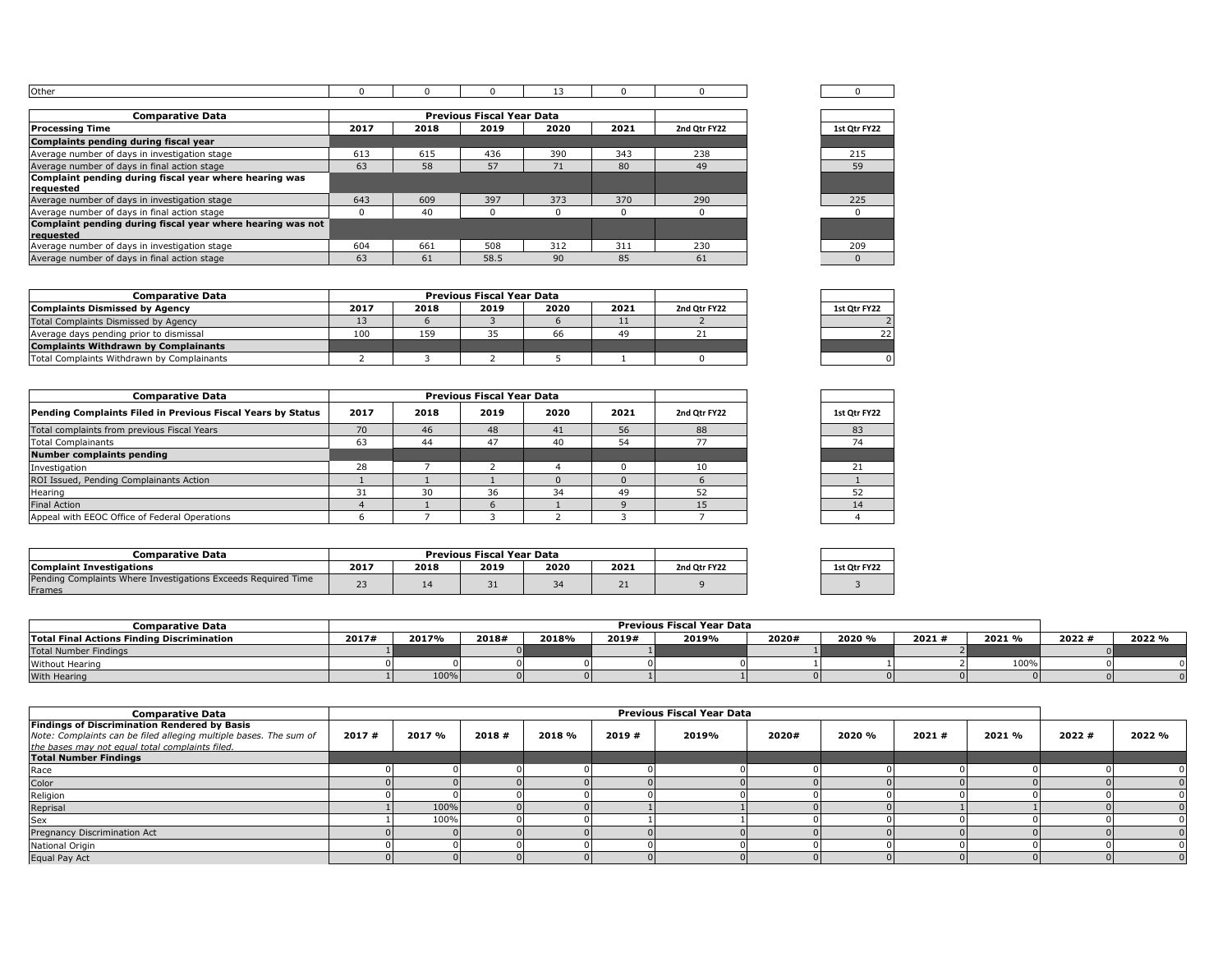|                                     | 100% | $\Omega$ | $\Omega$       | $\Omega$ |            | $\Omega$ |  | $\mathbf 0$    |
|-------------------------------------|------|----------|----------------|----------|------------|----------|--|----------------|
| Age<br>Disability                   | 100% | $\Omega$ |                |          |            |          |  | $\mathbf{0}$   |
| Genetic Information                 |      |          | $\Omega$       |          |            |          |  | $\mathbf{0}$   |
| Non-EEO                             |      |          | $\Omega$       |          | $\cap$     |          |  | $\overline{0}$ |
| <b>Findings After Hearing</b>       |      |          |                |          |            |          |  |                |
| Race                                |      |          | $\Omega$       |          | $\sqrt{ }$ |          |  | $\overline{0}$ |
| Color                               |      |          | $\Omega$       |          |            |          |  | $\overline{0}$ |
| Religion                            |      |          | $\Omega$       |          |            |          |  | $\overline{0}$ |
| Reprisal                            | 100% |          |                |          |            |          |  | $\mathbf{0}$   |
| Sex                                 | 100% |          |                |          |            |          |  | $\mathbf{0}$   |
| Pregnancy Discrimination Act        |      |          | $\Omega$       | $\Omega$ |            |          |  | $\overline{0}$ |
| National Origin                     |      |          | $\Omega$       |          |            |          |  | $\mathbf 0$    |
| Equal Pay Act                       |      |          | $\Omega$       |          |            |          |  | $\overline{0}$ |
| Age<br>Disability                   | 100% | $\Omega$ | $\Omega$       | $\Omega$ |            |          |  | $\mathbf{0}$   |
|                                     | 100% |          |                |          |            |          |  | $\mathbf{0}$   |
| Genetic Information                 |      |          | $\Omega$       |          |            |          |  | $\Omega$       |
| Non-EEO                             |      |          | $\Omega$       | $\Omega$ | C          |          |  | $\mathbf{0}$   |
| <b>Findings Without Hearing</b>     |      |          |                |          |            |          |  |                |
| Race                                |      |          |                |          |            |          |  | $\Omega$       |
| Color                               |      |          | $\Omega$       |          |            |          |  | $\mathbf{0}$   |
| Religion                            |      |          | $\Omega$       |          |            |          |  | $\mathbf{0}$   |
| Reprisal                            |      |          | $\Omega$       |          |            |          |  | $\overline{0}$ |
| Sex<br>Pregnancy Discrimination Act |      |          | $\Omega$       | $\Omega$ |            |          |  | $\overline{0}$ |
|                                     |      |          | $\Omega$       | $\Omega$ | $\sqrt{ }$ |          |  | $\mathbf{0}$   |
| National Origin                     |      |          | $\Omega$       |          |            |          |  | $\overline{0}$ |
| Equal Pay Act                       |      |          | $\Omega$       |          |            |          |  | $\mathbf{0}$   |
| Age                                 |      |          | $\mathbf{0}$   |          |            |          |  | $\mathbf{0}$   |
| Disability                          |      |          | $\overline{0}$ | $\Omega$ |            |          |  | $\mathbf{0}$   |
| Genetic Information                 |      |          | $\Omega$       | $\Omega$ | $\sqrt{ }$ | $\Omega$ |  | $\overline{0}$ |
| Non-EEO                             |      |          | $\Omega$       |          |            |          |  | $\Omega$       |
|                                     |      |          |                |          |            |          |  |                |
|                                     |      |          |                |          |            |          |  |                |

| <b>Comparative Data</b>                      | <b>Previous Fiscal Year Data</b> |              |              |        |       |        |        |        |       |        |       |        |
|----------------------------------------------|----------------------------------|--------------|--------------|--------|-------|--------|--------|--------|-------|--------|-------|--------|
| Findings of Discrimination Rendered by Issue | 2017#                            | 2017 %       | 2018#        | 2018 % | 2019# | 2019 % | 2020 # | 2020 % | 2021# | 2021 % | 2022# | 2022 % |
| <b>Total Number Findings</b>                 |                                  |              |              |        |       |        |        |        |       |        |       |        |
| Appointment/Hire<br>Assignment of Duties     |                                  |              |              |        |       |        |        |        |       |        |       |        |
|                                              |                                  |              |              |        |       |        |        |        |       |        |       |        |
| Awards<br>Conversion to Full-time            |                                  |              |              |        |       |        |        |        |       |        |       |        |
|                                              |                                  |              |              |        |       |        |        |        |       |        |       |        |
| <b>Disciplinary Action</b>                   |                                  |              |              |        |       |        |        |        |       |        |       |        |
| Demotion                                     |                                  |              |              |        |       |        |        |        |       |        |       |        |
| Reprimand                                    |                                  |              |              |        |       |        |        |        |       |        |       |        |
| Suspension<br>Removal                        |                                  |              |              |        |       |        |        |        |       |        |       |        |
|                                              |                                  |              |              |        |       |        |        |        |       |        |       |        |
| Disciplinary Warning                         |                                  |              |              |        |       |        |        |        |       |        |       |        |
| Duty Hours                                   |                                  |              |              |        |       |        |        |        |       |        |       |        |
| Evaluation/Appraisal                         |                                  |              |              |        |       |        |        |        |       |        |       |        |
| Examination/Test                             |                                  |              |              |        |       |        |        |        |       |        |       |        |
| Harassment                                   |                                  |              |              |        |       |        |        |        |       |        |       |        |
| Non-Sexual<br>Sexual<br>Medical Examination  |                                  | 100%         |              |        |       |        |        |        |       |        |       |        |
|                                              |                                  |              |              |        |       |        |        |        |       |        |       |        |
|                                              |                                  |              |              |        |       |        |        |        |       |        |       |        |
| Pay (Including Overtime)                     |                                  |              |              |        |       |        |        |        |       |        |       |        |
| Promotion/Non-Selection                      |                                  |              |              |        |       |        |        |        |       |        |       |        |
| Reassignment                                 |                                  |              |              |        |       |        |        |        |       |        |       |        |
| Denied                                       |                                  |              |              |        |       |        |        |        |       |        |       |        |
| Directed                                     |                                  | 100%         |              |        |       |        |        |        |       |        |       |        |
| Reasonable Accommodation Disability          |                                  |              |              |        |       |        |        |        |       |        |       |        |
| Reinstatement                                |                                  |              |              |        |       |        |        |        |       |        |       |        |
| Religious Accommodation                      |                                  |              |              |        |       |        |        |        |       |        |       |        |
| Retirement                                   |                                  | $\mathbf{0}$ | $\mathbf{0}$ |        | 0     |        |        |        |       |        |       |        |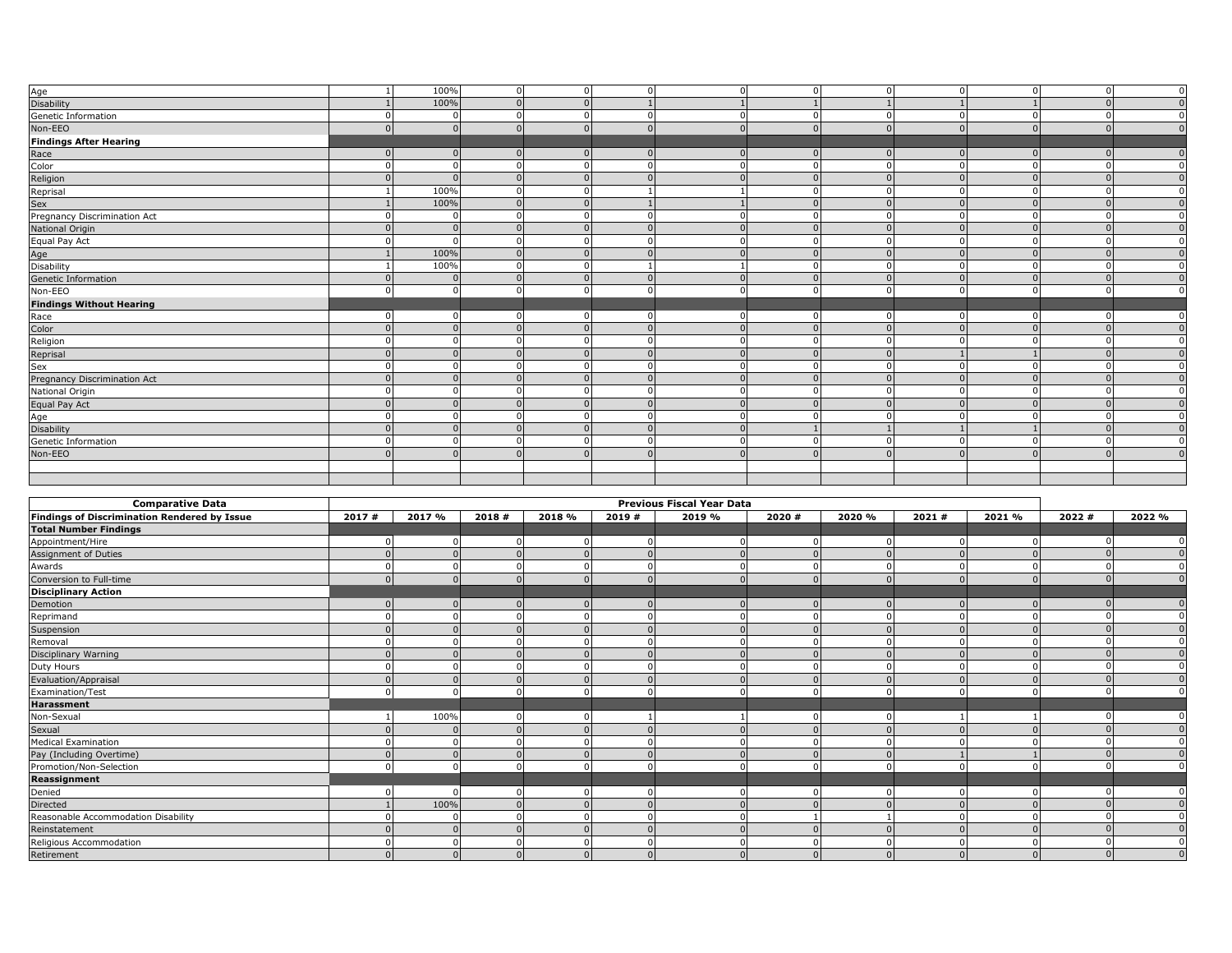| Sex-Stereotyping                         |                | $\overline{0}$ | $\mathbf 0$    | $\mathbf 0$    | $\mathbf 0$    | $\mathbf 0$    |          | $\overline{0}$ | $\mathbf 0$    | $\mathbf{0}$   | $\Omega$       | $\pmb{0}$      |
|------------------------------------------|----------------|----------------|----------------|----------------|----------------|----------------|----------|----------------|----------------|----------------|----------------|----------------|
| Telework                                 | $\Omega$       | $\Omega$       | $\Omega$       | $\overline{0}$ | $\Omega$       |                |          | $\overline{0}$ | $\Omega$       | $\Omega$       | $\sqrt{ }$     | $\mathbf 0$    |
| Termination                              | $\Omega$       | $\Omega$       | $\Omega$       | $\mathbf 0$    | $\mathbf{1}$   |                |          | $\mathbf 0$    | $\Omega$       | $\mathbf 0$    | $\sqrt{2}$     | $\pmb{0}$      |
| Terms/Conditions of Employment           |                | $\overline{0}$ | $\Omega$       | $\mathbf 0$    | $\overline{0}$ | $\overline{0}$ |          | $\overline{0}$ | $\mathbf{1}$   | $\mathbf{1}$   | $\sqrt{ }$     | $\mathbf 0$    |
| Time and Attendance                      | $\Omega$       | $\mathbf 0$    | $\mathbf 0$    | $\overline{0}$ | $\mathbf 0$    | $\overline{0}$ | $\Omega$ | $\mathbf 0$    | $\Omega$       | $\mathbf{0}$   | $\sqrt{2}$     | $\pmb{0}$      |
| Training                                 | $\Omega$       | $\overline{0}$ | $\Omega$       | $\mathbf 0$    | $\mathbf{0}$   | $\overline{0}$ |          | $\overline{0}$ | $\overline{0}$ | $\Omega$       | $\mathfrak{c}$ | $\overline{0}$ |
| Other                                    | $\mathbf 0$    | $\overline{0}$ | $\mathbf 0$    | $\overline{0}$ | $\mathbf 0$    | $\overline{0}$ | $\Omega$ | $\overline{0}$ | $\overline{0}$ | $\mathbf{0}$   | $\Omega$       | $\pmb{0}$      |
|                                          |                |                |                |                |                |                |          |                |                |                |                |                |
| <b>Findings After Hearing</b>            |                |                |                |                |                |                |          |                |                |                |                |                |
| Appointment/Hire                         | $\overline{0}$ | $\mathbf 0$    | 0              | $\overline{0}$ | $\mathbf 0$    | $\mathbf 0$    |          | $\mathbf 0$    | $\mathbf 0$    | $\mathbf 0$    | n              | $\pmb{0}$      |
| Assignment of Duties                     | $\Omega$       | $\mathbf{0}$   | $\Omega$       | $\mathbf 0$    | $\mathbf 0$    | $\overline{0}$ |          | $\overline{0}$ | $\overline{0}$ | $\mathbf{0}$   | $\sqrt{ }$     | $\mathbf 0$    |
| Awards                                   | $\Omega$       | $\Omega$       | $\Omega$       | $\mathbf{0}$   | $\mathbf{0}$   | $\overline{0}$ |          | $\mathbf 0$    | $\Omega$       | $\Omega$       | ſ              | 0              |
| Conversion to Full-time                  | $\Omega$       | $\Omega$       | $\Omega$       | $\overline{0}$ | $\overline{0}$ | $\Omega$       |          | $\overline{0}$ | $\overline{0}$ | $\Omega$       | $\sqrt{ }$     | $\mathbf 0$    |
| <b>Disciplinary Action</b>               |                |                |                |                |                |                |          |                |                |                |                |                |
| Demotion                                 | $\overline{0}$ | $\overline{0}$ | - 0            | $\mathbf 0$    | $\overline{0}$ | $\mathbf{0}$   | $\cap$   | $\mathbf 0$    | $\mathbf 0$    | $\mathbf 0$    | $\sqrt{ }$     | $\pmb{0}$      |
| Reprimand                                | $\Omega$       | $\mathbf 0$    | $\mathbf 0$    | $\mathbf 0$    | $\mathbf 0$    | $\mathbf 0$    | $\Omega$ | $\mathbf 0$    | $\mathbf 0$    | $\mathbf{0}$   | $\Omega$       | $\pmb{0}$      |
| Suspension                               | $\Omega$       | $\Omega$       | $\Omega$       | $\overline{0}$ | $\overline{0}$ | $\Omega$       |          | $\Omega$       | $\Omega$       | $\Omega$       | $\sqrt{ }$     | $\mathbf 0$    |
| Removal                                  | $\Omega$       | $\mathbf 0$    | $\mathbf 0$    | $\mathbf 0$    | $\overline{0}$ | $\overline{0}$ |          | $\mathbf 0$    | $\overline{0}$ | $\mathbf{0}$   | $\Omega$       | $\pmb{0}$      |
| Discipinary Warning                      |                | $\Omega$       | $\Omega$       | $\mathbf{0}$   | $\overline{0}$ |                |          | $\overline{0}$ | $\mathbf{0}$   | $\Omega$       |                | $\overline{0}$ |
|                                          |                |                |                |                |                |                |          |                |                |                |                |                |
| Duty Hours                               |                | 0              | 0              | $\mathbf 0$    | $\mathbf 0$    | $\mathbf 0$    |          | $\mathbf 0$    | $\mathbf 0$    | $\mathbf 0$    |                | $\pmb{0}$      |
| Evaluation/Appraisal                     |                | $\Omega$       |                | $\overline{0}$ | $\mathbf 0$    | $\Omega$       |          | $\overline{0}$ | $\mathbf{0}$   | $\Omega$       | $\sqrt{ }$     | $\pmb{0}$      |
| Examination/Test                         | $\mathbf 0$    | $\Omega$       | $\Omega$       | $\mathbf 0$    | $\overline{0}$ | $\overline{0}$ |          | $\mathbf 0$    | $\overline{0}$ | $\Omega$       | $\Omega$       | $\mathbf 0$    |
| Harassment                               |                |                |                |                |                |                |          |                |                |                |                |                |
| Non-Sexual                               | $\mathbf{1}$   | 100%           | $\mathbf 0$    | $\mathbf 0$    | $\mathbf{1}$   |                |          | $\mathbf 0$    | $\mathbf 0$    | $\Omega$       | r              | $\pmb{0}$      |
| Sexual                                   | $\Omega$       | $\Omega$       | $\mathbf{0}$   | $\overline{0}$ | $\overline{0}$ | $\overline{0}$ | $\Omega$ | $\overline{0}$ | $\overline{0}$ | $\overline{0}$ | $\sqrt{ }$     | $\overline{0}$ |
| <b>Medical Examination</b>               | $\Omega$       | $\Omega$       | $\Omega$       | $\mathbf 0$    | $\mathbf 0$    | $\Omega$       |          | $\mathbf 0$    | $\Omega$       | $\mathbf{0}$   | $\Omega$       | $\pmb{0}$      |
| Pay (Including Overtime)                 | $\Omega$       | $\mathbf 0$    | $\mathbf{0}$   | $\mathbf 0$    | $\mathbf 0$    | $\mathbf 0$    |          | $\mathbf 0$    | $\overline{0}$ | $\mathbf{0}$   | $\sqrt{ }$     | $\overline{0}$ |
| Promotion/Non-Selection                  | $\mathsf 0$    | $\mathbf 0$    | $\mathbf 0$    | $\overline{0}$ | $\mathbf 0$    | $\mathbf{0}$   | $\Omega$ | $\overline{0}$ | $\overline{0}$ | $\mathbf{0}$   | $\Omega$       | $\mathbf 0$    |
| Reassignment                             |                |                |                |                |                |                |          |                |                |                |                |                |
| Denied                                   | $\Omega$       | $\mathbf 0$    | $\mathbf 0$    | $\mathbf 0$    | $\mathbf 0$    | $\mathbf 0$    |          | $\mathbf 0$    | $\mathbf 0$    | $\mathbf{0}$   | O              | $\overline{0}$ |
| Directed                                 |                | 100%           |                | $\Omega$       | $\mathbf 0$    |                |          | $\Omega$       | $\Omega$       | $\Omega$       |                | $\mathbf 0$    |
|                                          |                |                | $\Omega$       |                |                |                |          |                | $\Omega$       | $\Omega$       |                | $\pmb{0}$      |
| Reasonable Accommodation                 |                | $\Omega$       |                | $\mathbf 0$    | $\mathbf 0$    | $\Omega$       |          | $\mathbf 0$    |                |                | $\sqrt{ }$     |                |
| Reinstatement                            |                | $\overline{0}$ | $\Omega$       | $\overline{0}$ | $\overline{0}$ | $\Omega$       |          | $\overline{0}$ | $\overline{0}$ | $\mathbf{0}$   |                | $\mathbf 0$    |
| Religious Accommodation                  |                | $\mathbf 0$    | $^{\circ}$     | $\mathbf 0$    | $\mathsf 0$    | $\mathbf 0$    |          | $\mathbf 0$    | $\Omega$       | $\Omega$       |                | $\pmb{0}$      |
| Retirement                               |                | $\overline{0}$ | $\overline{0}$ | $\overline{0}$ | $\overline{0}$ | $\overline{0}$ |          | $\overline{0}$ | $\overline{0}$ | $\mathbf{0}$   | $\sqrt{ }$     | $\overline{0}$ |
| Sex-Stereotyping                         |                | $\mathbf 0$    | $\mathbf 0$    | $\mathbf 0$    | $\mathbf 0$    | $\mathbf 0$    |          | $\mathbf 0$    | $\mathbf 0$    | $\mathbf{0}$   | $\Omega$       | $\pmb{0}$      |
| Telework                                 |                | $\mathbf 0$    | $\Omega$       | $\mathbf 0$    | $\mathbf 0$    | $\overline{0}$ |          | $\mathbf 0$    | $\Omega$       | $\mathbf 0$    | $\sqrt{ }$     | $\pmb{0}$      |
| Termination                              | $\Omega$       | $\mathsf 0$    | $\mathbf 0$    | $\overline{0}$ | $\mathbf{1}$   | $\overline{1}$ | $\Omega$ | $\overline{0}$ | $\overline{0}$ | $\mathbf{0}$   | $\Omega$       | $\pmb{0}$      |
| Terms/Conditions of Employment           |                | $\overline{0}$ | $\Omega$       | $\overline{0}$ | $\overline{0}$ | $\overline{0}$ |          | $\overline{0}$ | $\overline{0}$ | $\Omega$       | $\Omega$       | $\overline{0}$ |
| Time and Attendance                      | $\Omega$       | $\mathbf 0$    | $\mathbf 0$    | $\mathbf 0$    | $\mathbf 0$    | $\mathbf 0$    |          | $\mathbf 0$    | $\mathbf 0$    | $\mathbf{0}$   | ſ              | $\pmb{0}$      |
| Training                                 |                | $\Omega$       | $\Omega$       | $\Omega$       | $\mathbf 0$    | $\Omega$       |          | $\Omega$       | $\mathbf{0}$   | $\Omega$       | $\sqrt{ }$     | $\mathbf 0$    |
| Other                                    | $\Omega$       | $\Omega$       | $\Omega$       | $\mathbf 0$    | $\mathbf 0$    | $\mathbf 0$    |          | $\mathbf 0$    | $\mathbf 0$    | $\Omega$       | $\Omega$       | $\mathbf 0$    |
| <b>Findings Without Hearing</b>          |                |                |                |                |                |                |          |                |                |                |                |                |
|                                          | $\Omega$       | $\mathbf 0$    | $\mathbf 0$    | $\mathbf 0$    | $\overline{0}$ | $\overline{0}$ |          | $\mathbf 0$    | $\mathbf 0$    | $\mathbf{0}$   |                | 0              |
| Appointment/Hire<br>Assignment of Duties | $\Omega$       | $\overline{0}$ | $\Omega$       | $\mathbf{0}$   | $\mathbf 0$    | $\overline{0}$ |          | $\overline{0}$ | $\overline{0}$ | $\mathbf{0}$   | $\sqrt{ }$     | $\mathbf 0$    |
|                                          |                | $\Omega$       |                |                |                |                |          | $\Omega$       | $\Omega$       |                | ſ              | $\pmb{0}$      |
| Awards                                   |                |                | $\Omega$       | $\mathbf{0}$   | $\mathbf 0$    | $\overline{0}$ |          |                |                | $\mathbf{0}$   | $\sqrt{ }$     |                |
| Conversion to Full-time                  | $\mathbf 0$    | $\overline{0}$ | $\Omega$       | $\mathbf 0$    | $\mathsf 0$    | $\mathbf{0}$   |          | $\mathbf 0$    | $\overline{0}$ | $\Omega$       |                | $\mathbf 0$    |
| <b>Disciplinary Action</b>               |                |                |                |                |                |                |          |                |                |                |                |                |
| Demotion                                 | $\Omega$       | $\Omega$       |                | $\Omega$       | $\mathbf 0$    | $\Omega$       |          | $\Omega$       | $\overline{0}$ | $\Omega$       |                | $\mathbf 0$    |
| Reprimand                                | $\Omega$       | $\overline{0}$ | $\mathbf 0$    | $\mathbf 0$    | $\mathbf 0$    | $\overline{0}$ |          | $\overline{0}$ | $\overline{0}$ | $\mathbf{0}$   | ſ              | 0              |
| Suspension                               |                | $\Omega$       | $\Omega$       | $\mathbf{0}$   | $\mathsf 0$    | $\Omega$       |          | $\overline{0}$ | $\overline{0}$ | $\mathbf{0}$   | $\sqrt{ }$     | $\pmb{0}$      |
| Removal                                  |                | $\mathbf 0$    | 0              | $\mathbf 0$    | $\mathbf 0$    | $\mathbf 0$    |          | $\mathbf 0$    | $\mathbf 0$    | $\mathbf 0$    | ſ              | $\pmb{0}$      |
| Disciplinary Warning                     |                | $\Omega$       | $\Omega$       | $\mathbf{0}$   | $\mathbf{0}$   | $\Omega$       |          | $\Omega$       | $\Omega$       | $\Omega$       | $\sqrt{ }$     | $\mathbf 0$    |
| Duty Hours                               | $\Omega$       | $\mathbf 0$    | $\Omega$       | $\overline{0}$ | $\mathbf{0}$   | $\overline{0}$ |          | $\mathbf 0$    | $\mathbf 0$    | $\mathbf{0}$   |                | $\pmb{0}$      |
| Evaluation/Appraisal                     | $\Omega$       | $\overline{0}$ | $\Omega$       | $\overline{0}$ | $\overline{0}$ | $\overline{0}$ |          | $\overline{0}$ | $\overline{0}$ | $\mathbf{0}$   | $\sqrt{ }$     | $\overline{0}$ |
| Examination/Test                         |                | $\Omega$       | $\mathbf 0$    | $\mathbf 0$    | $\overline{0}$ | $\mathbf 0$    |          | $\mathbf 0$    | $\overline{0}$ | $\mathbf 0$    | ſ              | $\pmb{0}$      |
|                                          |                |                |                |                |                |                |          |                |                |                |                |                |
| <b>Harassment</b>                        | $\overline{0}$ | $\mathbf 0$    | $\mathbf 0$    | $\mathbf 0$    | $\mathbf 0$    | $\overline{0}$ | $\Omega$ | $\mathbf 0$    | $\mathbf{1}$   | 1              | $\Omega$       | $\mathbf 0$    |
| Non-Sexual                               |                |                |                |                |                |                |          |                |                |                |                |                |
| Sexual                                   | $\Omega$       | $\overline{0}$ | $\overline{0}$ | $\mathbf 0$    | $\mathbf 0$    | $\Omega$       |          | $\Omega$       | $\Omega$       | $\mathbf{0}$   |                | $\pmb{0}$      |
| <b>Medical Examination</b>               | $\Omega$       | $\overline{0}$ | $\mathbf 0$    | $\overline{0}$ | $\mathbf 0$    | $\overline{0}$ |          | $\overline{0}$ | $\overline{0}$ | $\mathbf{0}$   | $\sqrt{ }$     | $\pmb{0}$      |
| Pay (Including Overtime)                 | $\Omega$       | $\mathbf 0$    | $\Omega$       | $\mathbf{0}$   | $\mathbf 0$    |                |          | $\mathbf 0$    |                | $\mathbf{1}$   | $\sqrt{ }$     | $\pmb{0}$      |
| Promotion/Non-Selection                  | $\Omega$       | $\Omega$       | $\Omega$       | $\Omega$       | $\mathbf 0$    | $\Omega$       |          | $\Omega$       | $\Omega$       | $\Omega$       |                | $\pmb{0}$      |
| Reassignment                             |                |                |                |                |                |                |          |                |                |                |                |                |